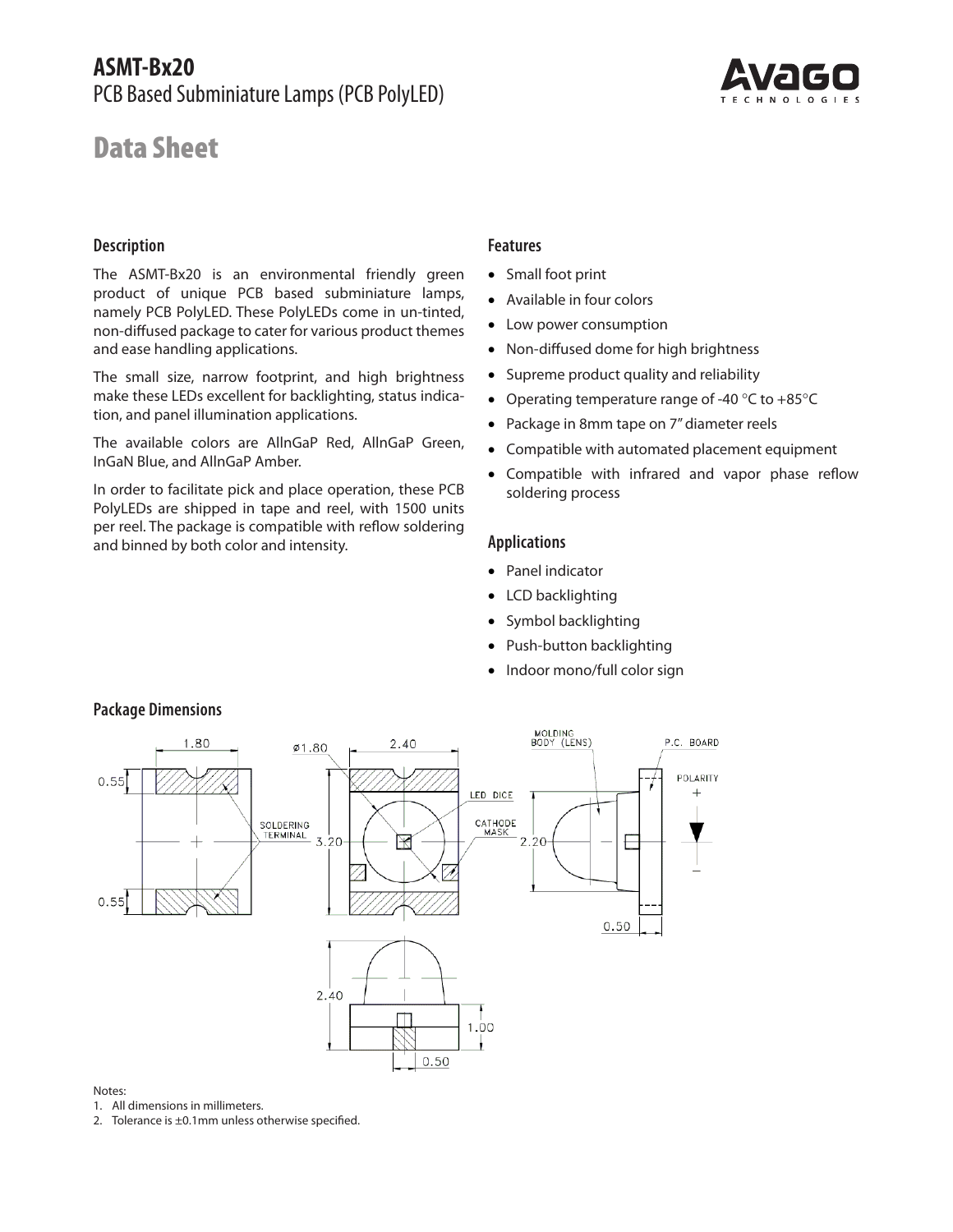### **Device Selection Guide**

| <b>Part Number</b> | <b>Die Technology</b> | Color | <b>Package Description</b> |
|--------------------|-----------------------|-------|----------------------------|
| ASMT-BA20          | AllnGaP               | Amber | Untinted, Non-diffused     |
| ASMT-BG20          | AllnGaP               | Green | Untinted, Non-diffused     |
| ASMT-BR20          | AllnGaP               | Red   | Untinted, Non-diffused     |
| ASMT-BB20          | InGaN                 | Blue  | Untinted, Non-diffused     |

# **Part Numbering System**



## Absolute Maximum Ratings at T<sub>A</sub> = 25°C

| <b>Parameter</b>                          | <b>AllnGaP</b>       | InGaN          | <b>Units</b> |
|-------------------------------------------|----------------------|----------------|--------------|
| DC Forward Current <sup>[1]</sup>         | 30                   | 20             | mA           |
| Reverse Voltage ( $I_R = 100 \text{mA}$ ) |                      |                | V            |
| <b>LED Junction Temperature</b>           | 95                   | 95             | °⊂           |
| Operating Temperature Range               |                      | $-40$ to $+85$ | $\circ$ C    |
| Storage Temperature Range                 |                      | $-40$ to $+85$ | ் $\epsilon$ |
| Soldering Temperature (Pb Free)           | 260°C for 10 seconds |                |              |

# **Electrical Characteristics at T<sub>A</sub> = 25** $\circ$ **C**

|                    | <b>Forward Voltage</b><br>$V_F$ (Volts) $^{[1]}$ @ $I_F = 20$ mA |      | <b>Reverse Breakdown</b><br>$V_R$ (Volts) @ $I_R = 100 \mu A$ | <b>Thermal Resistance</b><br>$R\theta$ J-PIN (°C/W) |
|--------------------|------------------------------------------------------------------|------|---------------------------------------------------------------|-----------------------------------------------------|
| <b>Part Number</b> | Typ.                                                             | Max. | Min.                                                          | Typ.                                                |
| AllnGaP Amber      | 2.0                                                              | 2.4  |                                                               | 450                                                 |
| AllnGaP Green      | 2.0                                                              | 2.4  |                                                               | 450                                                 |
| AllnGaP Red        | 2.0                                                              | 2.4  |                                                               | 450                                                 |
| InGaN Blue         | 3.2                                                              | 3.8  |                                                               | 450                                                 |

Notes:

1. Vf tolerance : ±0.1V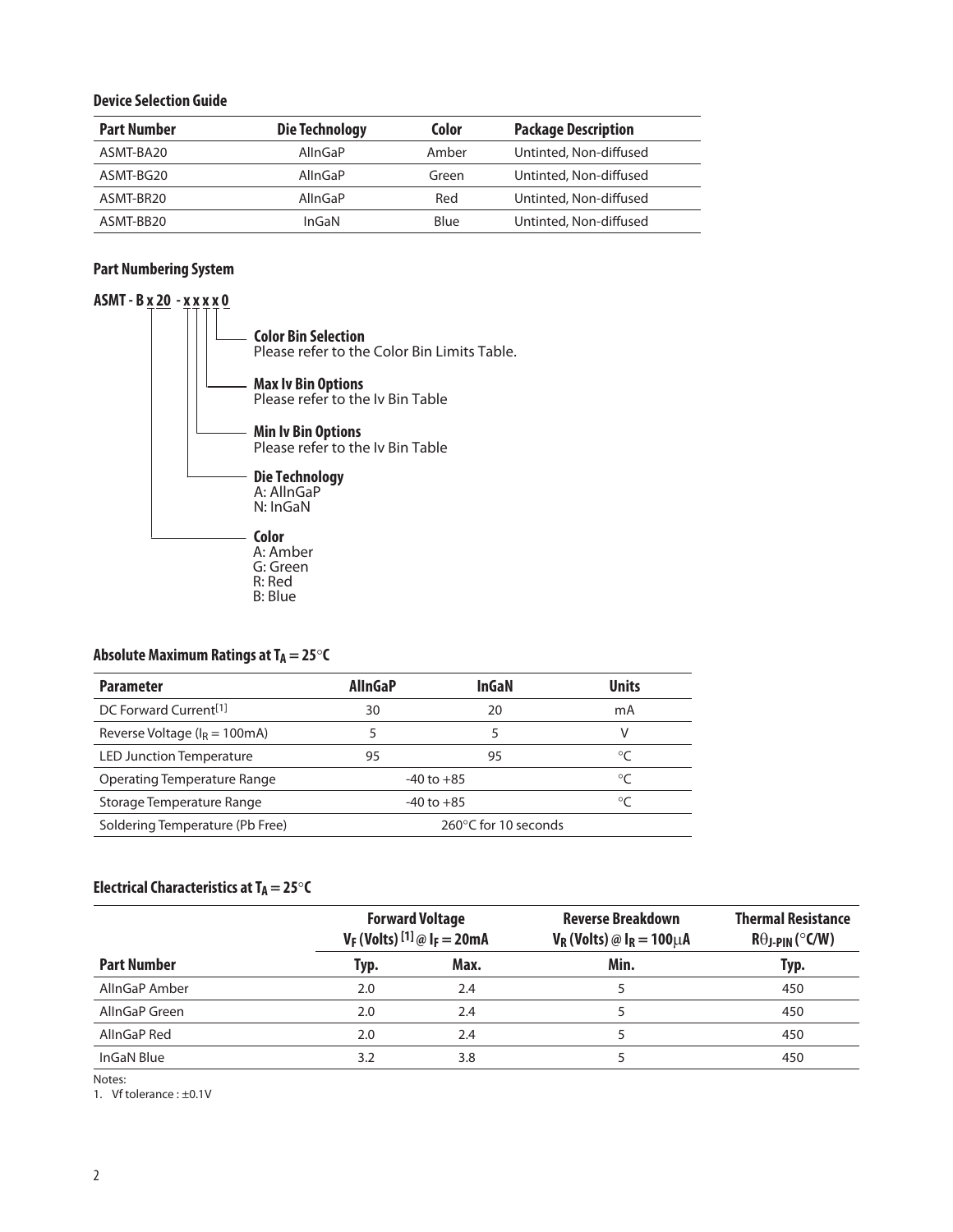#### **Optical Characteristics at**  $T_A = 25^\circ C$

| <b>Part Number</b> | <b>Luminous Intensity</b><br>$I_V$ <sup>[1]</sup> (mcd) @ 20mA<br>Typ. | <b>Peak Wavelength</b><br>$\lambda$ peak (nm)<br>Typ. | <b>Dominant Wavelength</b><br>$\lambda_{\mathbf{d}}^{[2]}$ (nm)<br>Typ. | <b>Viewing Angle</b><br>$2\theta_{1/2}$ <sup>[3]</sup> (Degrees)<br>Typ. |
|--------------------|------------------------------------------------------------------------|-------------------------------------------------------|-------------------------------------------------------------------------|--------------------------------------------------------------------------|
| AllnGaP Amber      | 750                                                                    | 592                                                   | 590                                                                     | 15                                                                       |
| AllnGaP Green      | 650                                                                    | 565                                                   | 569                                                                     | 15                                                                       |
| AllnGaP Red        | 650                                                                    | 635                                                   | 626                                                                     | 15                                                                       |
| InGaN Blue         | 650                                                                    | 470                                                   | 468                                                                     | 15                                                                       |

Notes:

1. The luminous intensity IV is measured at the peak of the spatial radiation pattern which may not be aligned with the mechanical axis of the LED package.

2. The dominant wavelength,  $\lambda_{d}$ , is derived from the CIE Chromaticity Diagram and represents the perceived color of the device.

3.  $\theta_{1/2}$  is the off-axis angle where the luminous intensity is  $\frac{1}{2}$  the peak intensity.

#### Light Intensity (I<sub>V</sub>) Bin Limits [1]

# **Bin ID Intensity (mcd) Minimum Maximum** P 45.00 71.50 Q 71.50 112.50 R 112.50 180.00 S 180.00 285.00 T 285.00 450.00 U 450.00 715.00 V 715.00 1125.00 W 1125.00 1800.00 X 1800.00 2850.00 Y 2850.00 4500.00 Tolerance : ±15%

 582.0 584.5 584.5 587.0 587.0 589.5 589.5 592.0 592.0 594.5 594.5 597.0

**Dominant Wavelength (nm) Minimum Maximum**

# **Green Color Bins [1]**

|                | <b>Dominant Wavelength (nm)</b> |                |  |  |
|----------------|---------------------------------|----------------|--|--|
| <b>Bin ID</b>  | <b>Minimum</b>                  | <b>Maximum</b> |  |  |
|                | 561.5                           | 564.5          |  |  |
| $\overline{2}$ | 564.5                           | 567.5          |  |  |
| 3              | 567.5                           | 570.5          |  |  |
|                | 570.5                           | 573.5          |  |  |
| 5              | 573.5                           | 576.5          |  |  |
|                |                                 |                |  |  |

Tolerance : ±1 nm

### **Red Color Bins [1]**

|               | <b>Dominant Wavelength (nm)</b> |                |  |  |
|---------------|---------------------------------|----------------|--|--|
| <b>Bin ID</b> | <b>Minimum</b>                  | <b>Maximum</b> |  |  |
|               | 620.0                           | 635.0          |  |  |
|               |                                 |                |  |  |

Tolerance : ±1 nm

# **Blue Color Bins [1]**

|               | <b>Dominant Wavelength (nm)</b> |                |  |
|---------------|---------------------------------|----------------|--|
| <b>Bin ID</b> | <b>Minimum</b>                  | <b>Maximum</b> |  |
|               | 460.0                           | 465.0          |  |
| $\mathcal{P}$ | 465.0                           | 470.0          |  |
|               | 470.0                           | 475.0          |  |
|               | 475.0                           | 480.0          |  |
|               |                                 |                |  |

Tolerance : ±1 nm

**Color Bin Limits [1]**

**Amber Color Bins [1]**

**Bin ID**

Notes:

1. Bin categories are established for classification of products. Products may not be available in all categories. Please contact your Avago representative for information on current available bins.

Tolerance : ±1 nm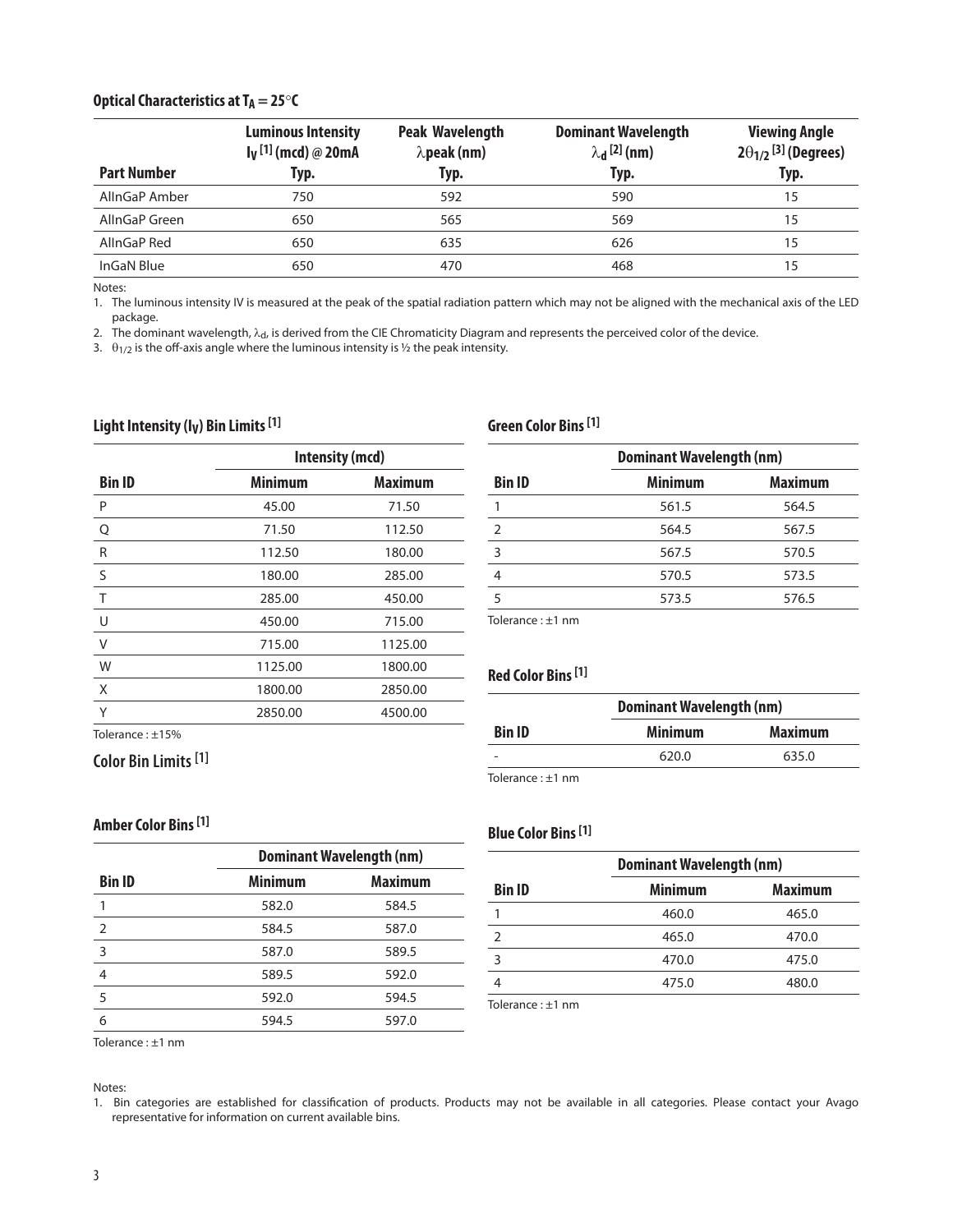

**Figure 3. Recommended soldering land pattern.** 

Notes:

- 1. All dimensions are in millimeters (inches).
- 2. Tolerance is ±0.1mm (±0.004in.) unless otherwise specified.





**Figure 7. Maximum forward current vs. ambient temperature Figure 8. Radiation Pattern For AllnGap & InGaN Derating based on TJMAX = 95**°



**Figure 4. Relative intensity vs. wavelength**



**Figure 5. Forward current vs. forward voltage Figure 6. Relative luminous intensity vs. DC forward current**

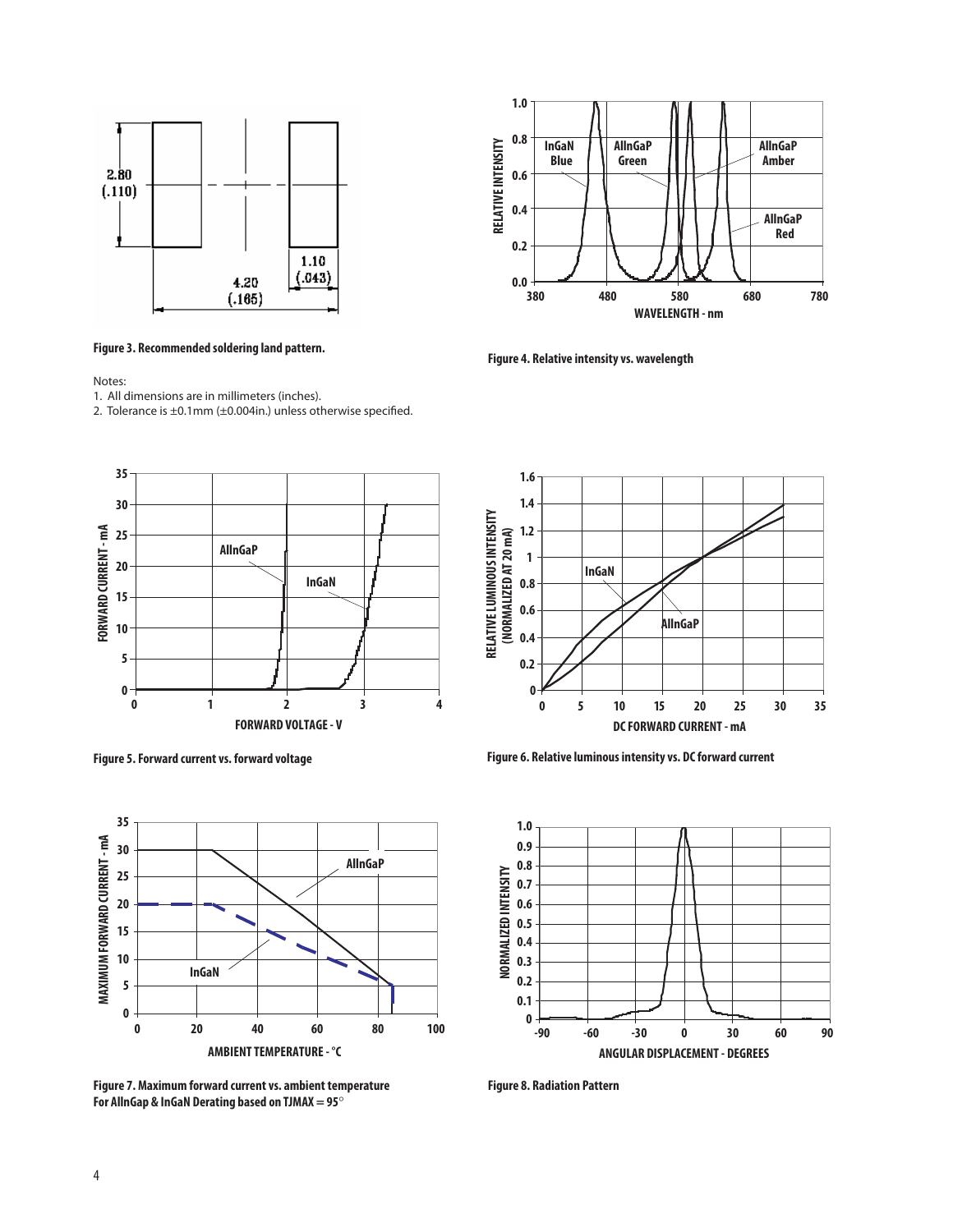



**Figure 9. Recommended reflow soldering profile Figure 10. Recommended Pb-free reflow soldering profile**



**Figure 11. Reeling orientation**